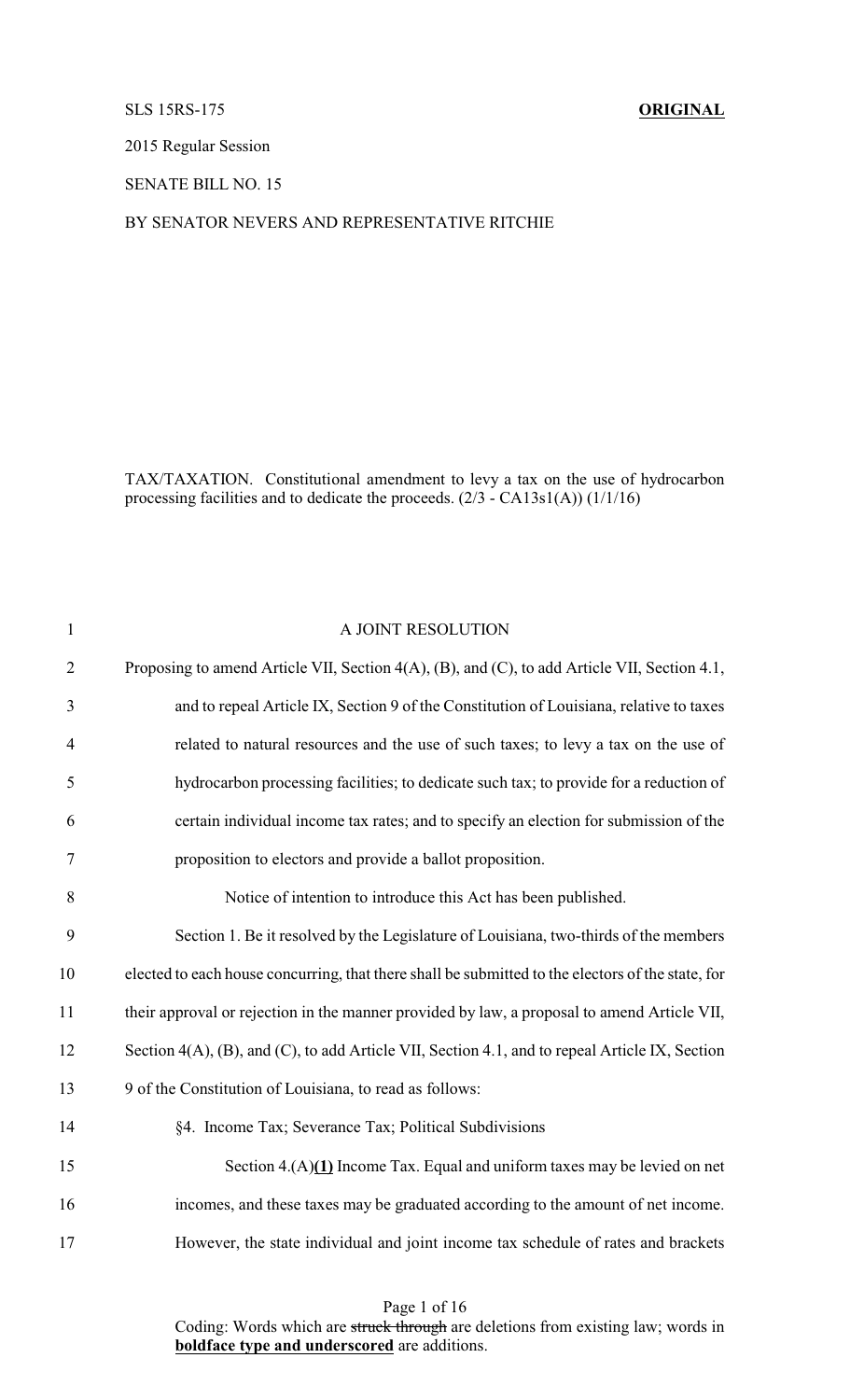shall never exceed the rates and brackets set forth in Title 47 of the Louisiana Revised Statutes on January 1, 2003.

 **(2) For all tax years beginning on and after January first of the fiscal year after the Treasurer receives written certification that the retirement systems' unfunded accrued liability has been eliminated as required by Article X, Section 29(E)(2)(c) of this constitution, the state individual and joint income tax schedule of rates shall be uniformly, permanently reduced to reflect the savings to the state's general fund of both of the following:**

 **(a) The payment required by Section 4.1(F)(2)(d) of this Article of two hundred fifty million dollars each fiscal year from the Hydrocarbon Facilities Tax Fund into the general fund as a replacement for revenue lost because of the reduction in the tax rates provided for in this Paragraph.**

 **(b) The revenue that will no longer be needed fromthe state general fund each fiscal year to make the annual employer contributions actuarially required by Article X, Section 29(E)(2)(c) of this constitution in order to eliminate such liability. The amount of such savings upon which the reduction in the tax rates provided for in this Paragraph shall be based on the average of the amount of the last ten fiscal years' contributions made which were paid from the state general fund.**

 **(3)** Federal income taxes paid shall be allowed as a deductible item in computing state income taxes for the same.

 (B) Severance Tax. Taxes may be levied on natural resources severed from the soil or water, to be paid proportionately by the owners thereof at the time of severance. Natural resources may be classified for the purpose of taxation. Such taxes may be predicated upon either the quantity or value of the products at the time and place of severance. No **Except as provided in Section 4.1 of this Article, no** further or additional tax or license shall be levied or imposed upon oil, gas, or sulphur leases or rights. No additional value shall be added to the assessment of land by reason of the presence of oil, gas, or sulphur therein or their production therefrom.

Page 2 of 16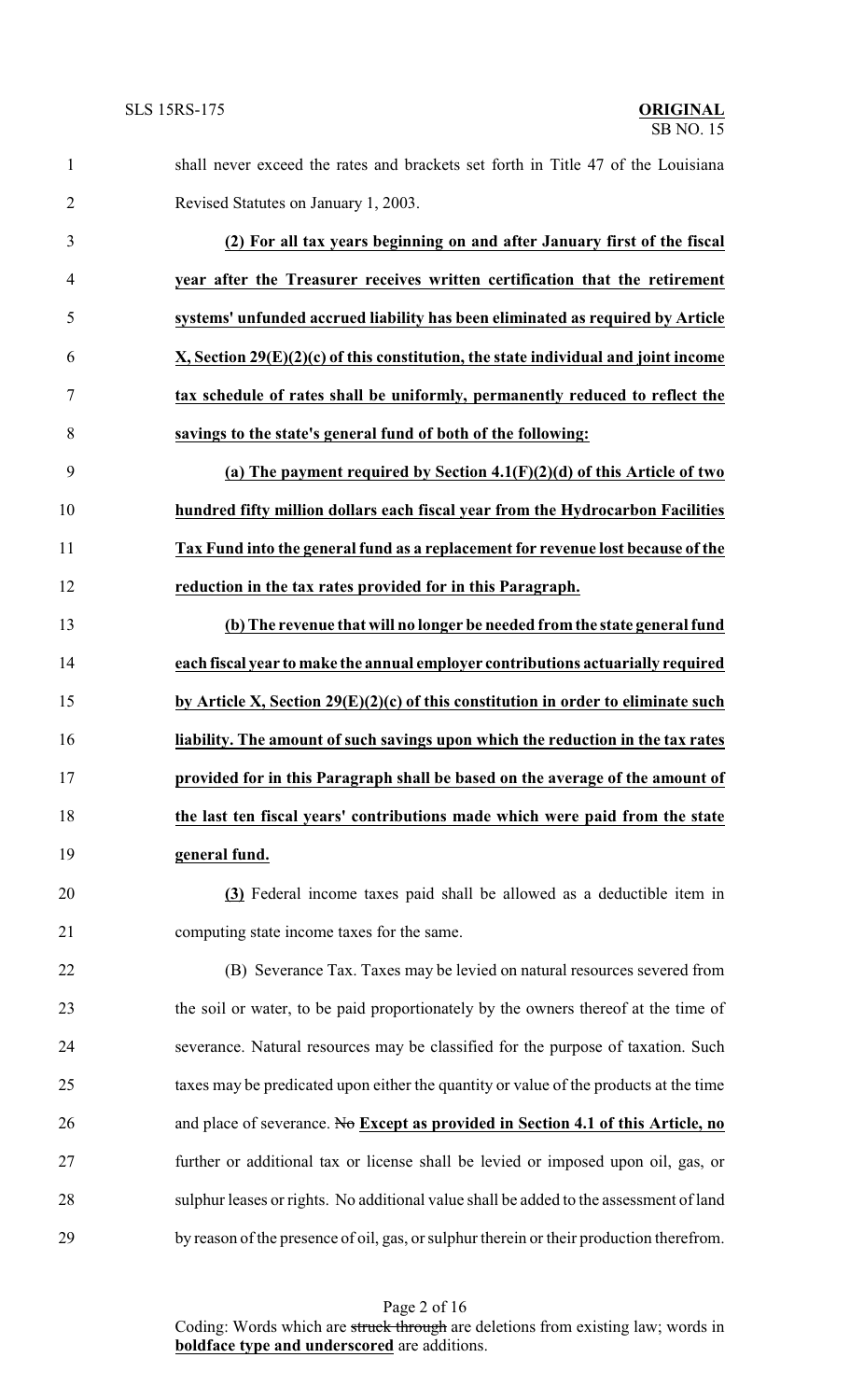| $\mathbf{1}$   | However, sulphur in place shall be assessed for ad valorem taxation to the person,      |
|----------------|-----------------------------------------------------------------------------------------|
| $\overline{2}$ | firm, or corporation having the right to mine or produce the same in the parish where   |
| 3              | located, at no more than twice the total assessed value of the physical property        |
| 4              | subject to taxation, excluding the assessed value of sulphur above ground, as is used   |
| 5              | in sulphur operations in such parish. Likewise, the severance tax shall be the only tax |
| 6              | on timber; however, standing timber shall be liable equally with the land on which      |
| 7              | it stands for ad valorem taxes levied on the land.                                      |
| 8              | (C) Political Subdivisions; Prohibitions. A political subdivision of the state          |
| 9              | shall not levy a severance tax, a tax on the use of hydrocarbon processing              |
| 10             | facilities, income tax, inheritance tax, or tax on motor fuel.                          |
| 11             | $\ast$<br>$\ast$<br>$\ast$                                                              |
| 12             | §4.1. Tax on the Use of Hydrocarbon Processing Facilities; Dedication                   |
| 13             | A. Imposition of Tax. (1) In addition to all other taxes and licenses,                  |
| 14             | there is hereby levied a tax upon the use of hydrocarbon processing facilities in       |
| 15             | Louisiana by the owners of the hydrocarbons processed therein.                          |
| 16             | (2) The tax shall become effective on January 1, 2016.                                  |
| 17             | $(3)(a)$ The tax shall be levied at the rate of four percent of the price or            |
| 18             | value of condensate, crude oil, including any natural gas liquids or condensate         |
| 19             | contained therein, and natural gas and natural gas liquids, which undergo               |
| 20             | hydrocarbon processing in a hydrocarbon processing facility within this state.          |
| 21             | (b) A credit against the tax imposed by this Section shall be granted to                |
| 22             | owners who have paid to this state or another state of the United States a tax on       |
| 23             | the severance from the soil or water of hydrocarbons which undergo                      |
| 24             | hydrocarbon processing in a hydrocarbon processing facility within this state,          |
| 25             | if the severance tax is based upon the value of such hydrocarbons at the time           |
| 26             | and place of severance.                                                                 |
| 27             | (4) In order to encourage national oil and gas production from wells                    |
| 28             | with minimal production capabilities, the owners of the following hydrocarbons          |
| 29             | from the following types of wells shall be exempt from the payment of the tax           |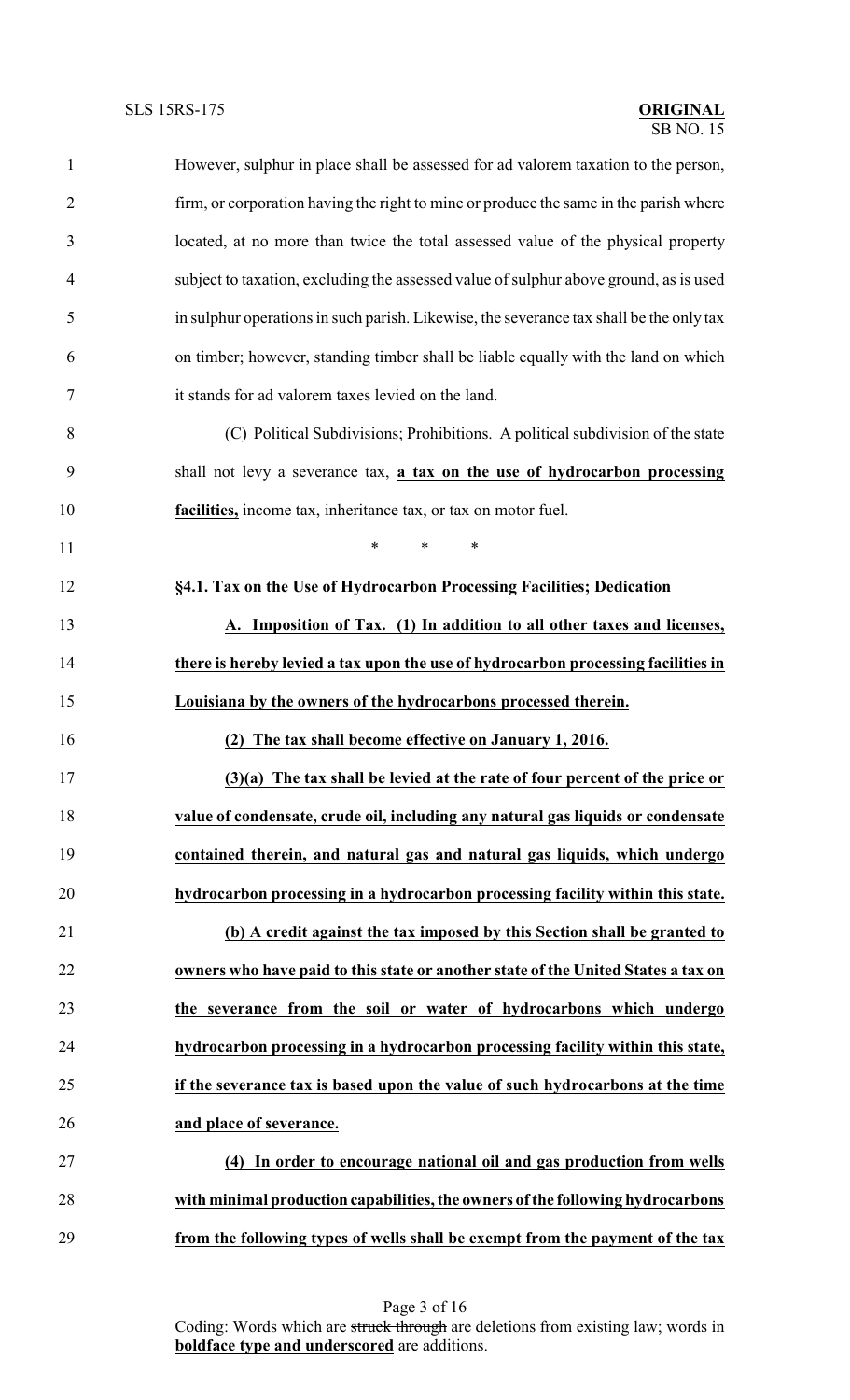| $\mathbf{1}$   | when using facilities in the state to process them:                                |
|----------------|------------------------------------------------------------------------------------|
| $\overline{2}$ | (i) Oil produced from a well classified as an oil well and determined to           |
| 3              | be incapable of producing an average of more than twenty-five barrels of oil per   |
| $\overline{4}$ | producing day during an entire month of operation, and which also produces         |
| 5              | at least fifty percent salt water per day; however, the use of hydrocarbon         |
| 6              | processing facilities to process oil from a multiple well lease or property shall  |
| 7              | be taxable, unless all such wells are determined to be incapable.                  |
| 8              | (ii) Oil produced from a well classified as an oil well, and determined to         |
| 9              | be a "stripper well", which is an oil well incapable of producing an average of    |
| 10             | more than ten barrels of oil per producing day during an entire operating          |
| 11             | month.                                                                             |
| 12             | (iii) Gas produced from an oil well which has been determined to have              |
| 13             | a wellhead pressure of fifty pounds per square inch gauge or less under            |
| 14             | operating conditions or, in the case of gas rising in a vaporous state through the |
| 15             | annular space between the casing and tubing of such oil well and released          |
| 16             | through lines connected with the casinghead gas which has been determined to       |
| 17             | have a casinghead pressure of fifty pounds per square inch gauge or less under     |
| 18             | operating conditions for the entire operating month. For purposes of applying      |
| 19             | this exemption, an oil well being produced by the method commonly known as         |
| 20             | gas lift shall be presumed to have a wellhead pressure of fifty pounds per square  |
| 21             | inch or less under operating conditions in the absence of a determination to the   |
| 22             | contrary.                                                                          |
| 23             | Gas produced from a gas well which has been determined to be<br>(iv)               |
| 24             | incapable of producing an average of two hundred fifty thousand cubic feet of      |
| 25             | gas per day during an entire operating month.                                      |
| 26             | B. Payment. The tax shall be paid in the manner provided for in this               |
| 27             | Section by the owner or proportionately by the owners of the hydrocarbons at       |
| 28             | the time hydrocarbon processing facilities located in this state are first used to |
| 29             | process them, and the rate of usage shall be measured at the first point of        |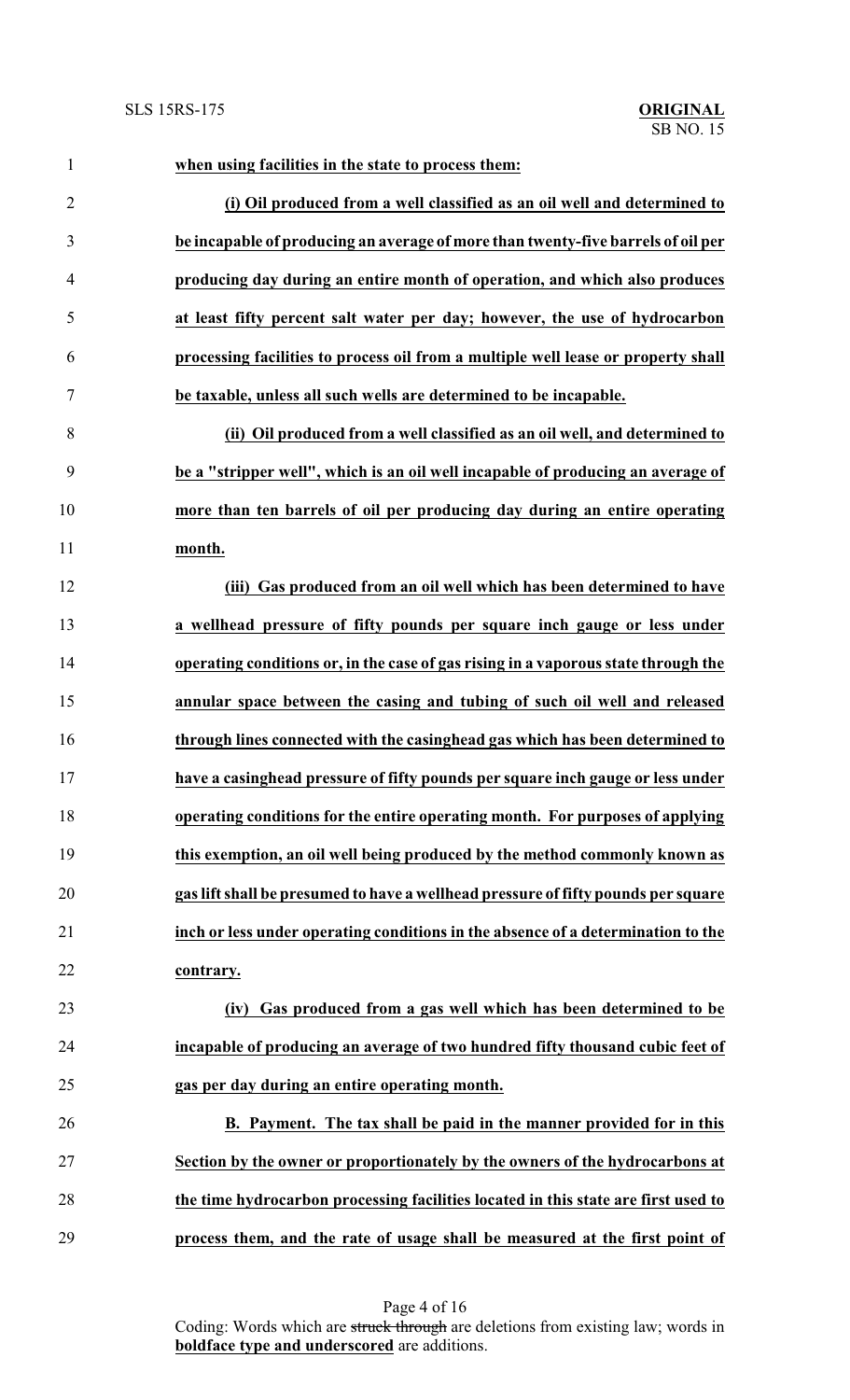| $\mathbf{1}$   | processing.                                                                          |
|----------------|--------------------------------------------------------------------------------------|
| $\overline{2}$ | C. Duplication. There shall be no duplication of the tax, in that:                   |
| 3              | (1) Once any owner has paid all or his proportionate share of the tax due            |
| $\overline{4}$ | on the use of any hydrocarbon processing facility to process hydrocarbons            |
| 5              | owned by him, no further tax shall be due from him or from any subsequent            |
| 6              | owner of his interest for the use of facilities to process the same hydrocarbons     |
| $\overline{7}$ | or derivatives of those hydrocarbons.                                                |
| 8              | (2) In addition, a credit against the tax imposed by this Section shall be           |
| 9              | granted to owners who have paid a similar tax to another state for using             |
| 10             | hydrocarbon processing facilities to process hydrocarbons subsequently               |
| 11             | imported into Louisiana. Such credit shall be granted only in the case where the     |
| 12             | state to which a similar tax has been paid grants a similar credit. In no event      |
| 13             | shall the credit be greater than the tax imposed by Louisiana upon use of            |
| 14             | facilities to process the same amount of hydrocarbons.                               |
| 15             | D. Administration and Collection. (1) The taxes levied hereunder shall               |
| 16             | be due and payable monthly. Every owner of hydrocarbons using hydrocarbon            |
| 17             | facilities within this state shall pay the tax due on or before the fifteenth day of |
| 18             | the second month following the month in which the tax accrues, and shall             |
| 19             | provide such information as may be required by law or regulation.                    |
| 20             | (2)(a) The tax due from owners of hydrocarbons shall be collected and                |
| 21             | remitted by the owner or operator of the facility in which the hydrocarbons are      |
| 22             | processed. In addition, every person purchasing hydrocarbons upon which the          |
| 23             | tax levied by this Section has not been paid shall deduct from any amount due        |
| 24             | any owner the amount of the tax levied by this Section before making such            |
| 25             | payments.                                                                            |
| 26             | (b) Any owner or operator of a hydrocarbon processing facility who                   |
| 27             | neglects, fails, or refuses to collect and remit the tax levied by this Section, and |
| 28             | any person purchasing hydrocarbons who fails to deduct and withhold the              |
| 29             | amount of taxes due as required by this Section, shall be liable for the full        |

Page 5 of 16 Coding: Words which are struck through are deletions from existing law; words in **boldface type and underscored** are additions.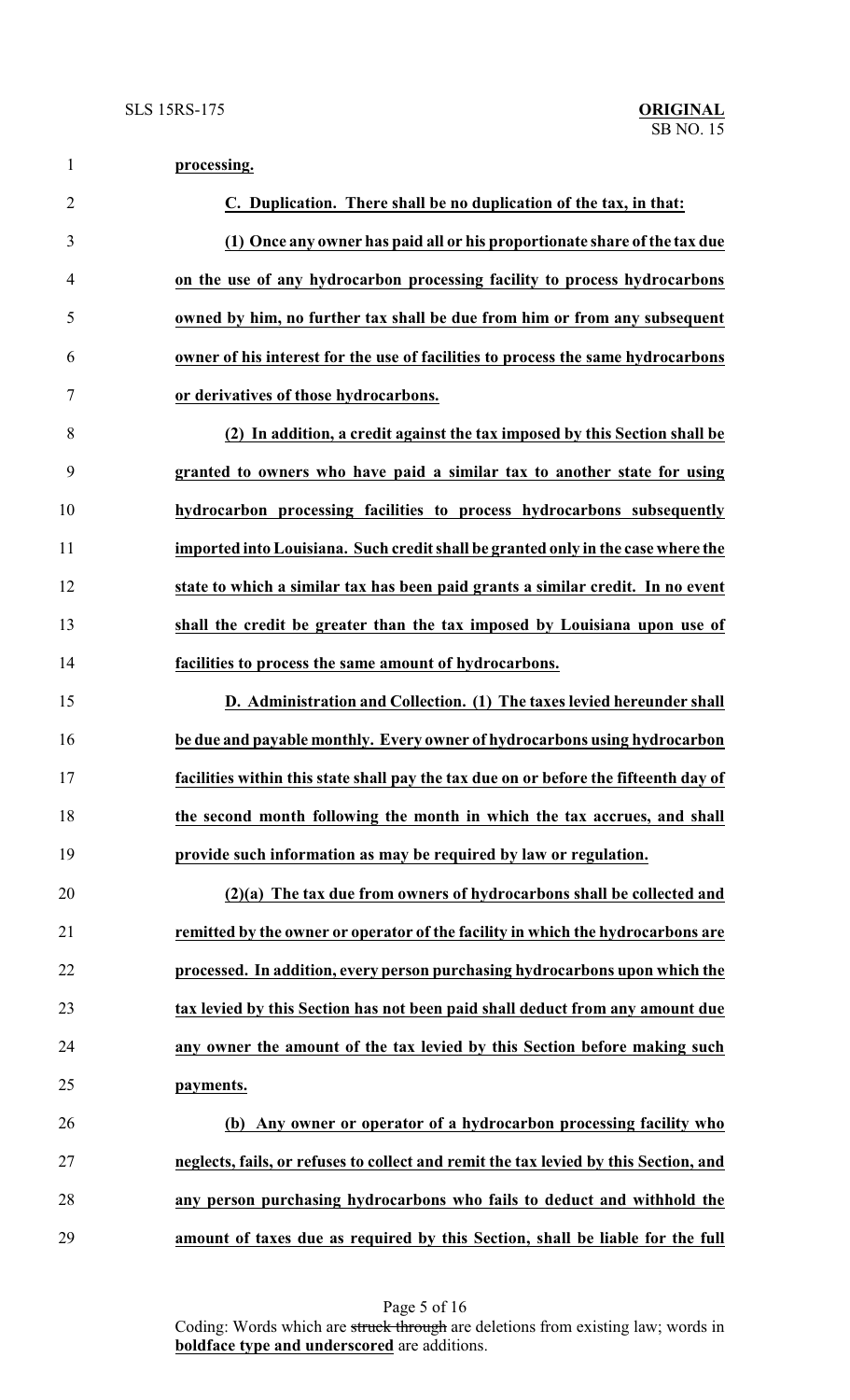**amount ofsuch taxes, interest, and penalties thatshould have been collected and remitted, or deducted and withheld. (3) The taxes due shall operate as a first lien and privilege on the hydrocarbons of the owner from whom the tax is due, which lien and privilege shall follow such hydrocarbons into the hands of third persons whether in good or bad faith, and whether the hydrocarbons are found in a manufactured or unmanufactured state. (4) The Department of Revenue, or its successor, shall administer, enforce, and collect the tax in the same manner and according to the same procedures provided by law and regulations to the department for the administration, enforcement, and collection of other taxes, including but not limited to laws concerning the imposition of interest and penalties. In addition, the legislature may if approved by two-thirds of the elected members of each house of the legislature specifically provide by law for the administration, enforcement, and collection of the tax, including but not limited to the time of payment of the tax and changes in the administration, enforcement, and collection procedures provided for in this Paragraph. Except as provided for in this Section, there shall be no other exemptions, deductions, credits, or refunds allowed against the tax. E. Definitions. The following terms shall have the meaning ascribed to them in this Paragraph unless the context clearly indicates otherwise: (1) "Barrel" means a volumetric unit of measure for crude oil and petroleum products equivalent to forty-two U.S. gallons. (2) "Crude oil" means any liquid hydrocarbon naturally occurring at atmospheric temperature and pressure, and any natural gas liquids or condensate contained therein. (3) "Cubic feet of natural gas" means natural gas measured at a base pressure of 15.025 pounds per square inch absolute and at a base temperature of sixty degrees Fahrenheit; provided that whenever the conditions of pressure**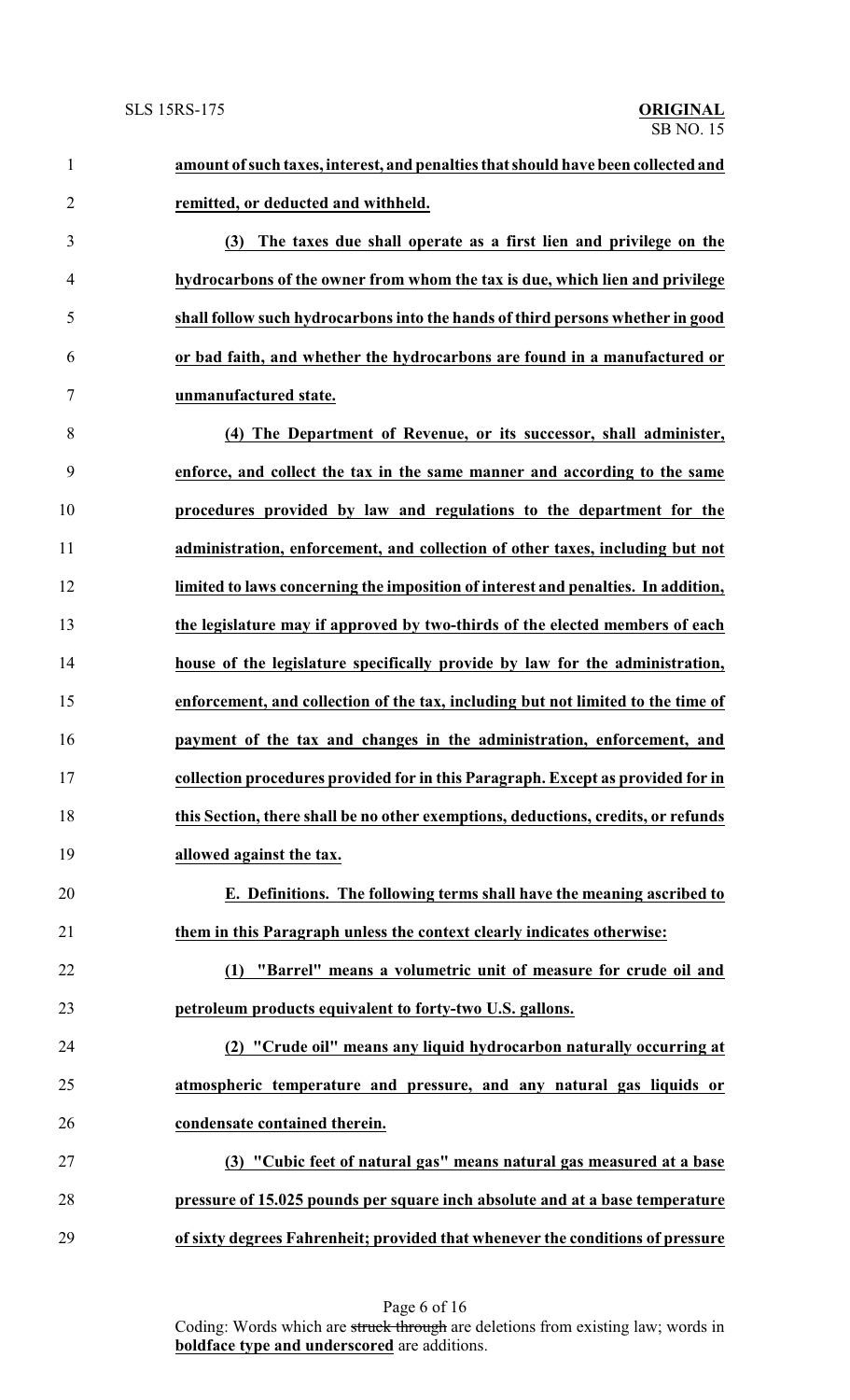| $\mathbf{1}$   | and temperature differ from the above bases, conversion of the volume from      |
|----------------|---------------------------------------------------------------------------------|
| $\overline{2}$ | these conditions to the above bases shall be made in accordance with the Ideal  |
| 3              | Gas Laws with correction for deviation from Boyle's Law, which correction       |
| $\overline{4}$ | must be made unless the pressure at the point of measurement is two hundred     |
| 5              | pounds per square inch gauge, or less, all in accordance with methods and       |
| 6              | tables generally recognized by and commonly used in the natural gas industry.   |
| 7              | For all purposes of computing standard cubic feet of natural gas under this     |
| 8              | Subparagraph the barometric pressure shall be assumed to be 14.7 pounds per     |
| 9              | square inch absolute at the place of measurement.                               |
| 10             | $(4)(a)$ "Hydrocarbon" means a chemical compound containing atoms of            |
| 11             | both carbon and hydrogen, including but not limited to crude oil, condensate,   |
| 12             | natural gas, and natural gas liquids.                                           |
| 13             | (b) "Hydrocarbon" shall not mean petrochemicals, coal, lignite,                 |
| 14             | materials derived from agriculture or forestry products, or nitrogenous         |
| 15             | fertilizers. "Petrochemicals" means products other than refined petroleum       |
| 16             | products and which are typically single chemical compounds produced from a      |
| 17             | chemical process in which petroleum is used. Such products are used as          |
| 18             | materials in the manufacture of other finished products. "Petrochemicals" shall |
| 19             | include but not be limited to the following: acetylene, ethylene, propylene,    |
| 20             | butylene, butadiene, benzene, toluene, xylene, methanol, or any other mixture   |
| 21             | or derivative of such petrochemicals.                                           |
| 22             | (5) "Hydrocarbon processing" means any process, procedure, or                   |
| 23             | operation by which a hydrocarbon or mixture of hydrocarbons undergoes any       |
| 24             | one or more of the following:                                                   |
| 25             | (a) Absorption.                                                                 |
| 26             | (b) Adsorption.                                                                 |
| 27             | (c) Catalytic Reaction.                                                         |
| 28             | (d) Chemical Reaction or Treatment.                                             |
| 29             | (e) Compression.                                                                |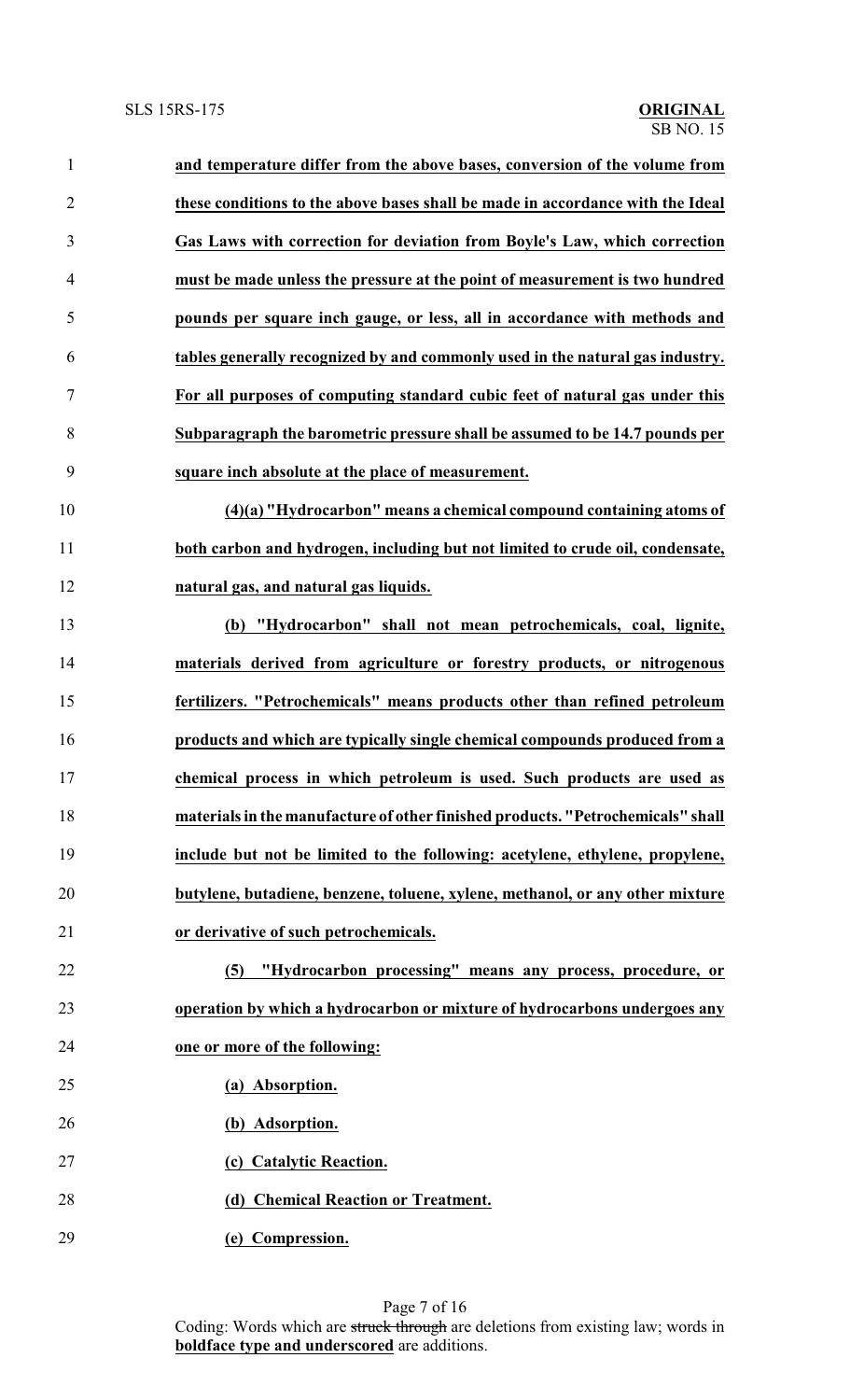| $\mathbf{1}$   | (f) Cooling.                                                            |
|----------------|-------------------------------------------------------------------------|
| $\overline{2}$ | (g) Dehydration.                                                        |
| 3              | (h) Desulfurization.                                                    |
| 4              | (i) Depressurization.                                                   |
| 5              | (j) Emulsion treating.                                                  |
| 6              | (k) Evaporation.                                                        |
| 7              | (l) Expansion.                                                          |
| 8              | (m) Extraction.                                                         |
| 9              | (n) Filtration.                                                         |
| 10             | (o) Fractionation.                                                      |
| 11             | (p) Heating or heat exchange.                                           |
| 12             | (q) Isomerization.                                                      |
| 13             | (r) Liquefaction.                                                       |
| 14             | (s) Nitrogen rejection.                                                 |
| 15             | (t) Phase separation.                                                   |
| 16             | (u) Pressure, velocity, or flow measurement.                            |
| 17             | (v) Pressurization.                                                     |
| 18             | (w) Pumping.                                                            |
| 19             | (x) Purification.                                                       |
| 20             | (y) Refrigeration.                                                      |
| 21             | (z) Regasification.                                                     |
| 22             | (aa) Sweetening.                                                        |
| 23             | (bb) Thermal Reaction or Treatment.                                     |
| 24             | (cc) Throttling.                                                        |
| 25             | (dd) Refining.                                                          |
| 26             | (ee) Any use of a hydrocarbon in a manufacturing process in this state. |
| 27             | (ff) "Hydrocarbon processing" shall not include the direct venting or   |
| 28             | flaring into the atmosphere of gas produced from oil or gas wells.      |
| 29             | "Hydrocarbon processing facility" means any plant, building,<br>(6)     |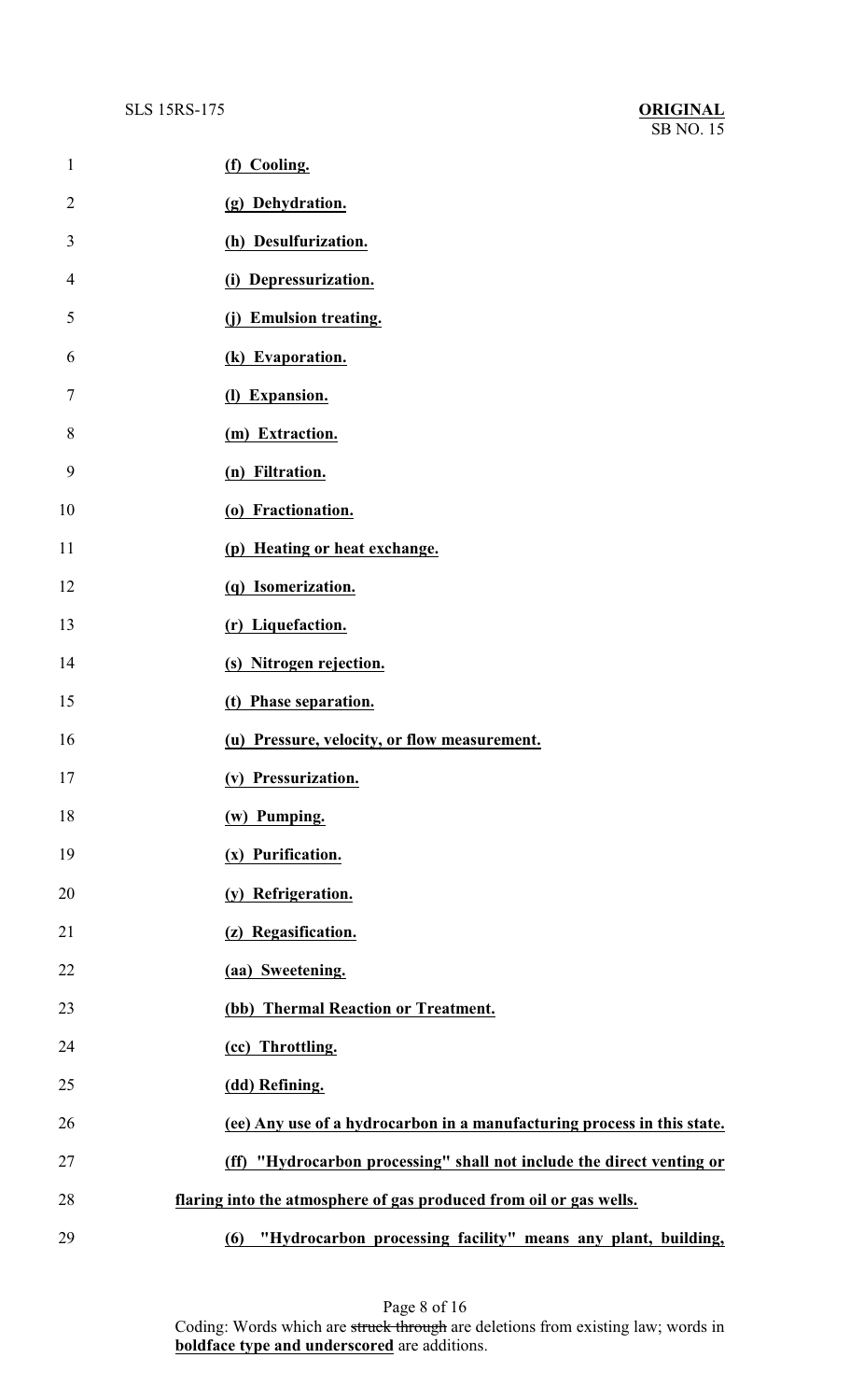| $\mathbf{1}$   | construction, structure, or equipment located in Louisiana and used to perform     |
|----------------|------------------------------------------------------------------------------------|
| $\overline{2}$ | all or a part of the processes, procedures, or operations provided for in          |
| 3              | Subparagraph $(E)(5)$ ; however, such terms shall not include motor vehicles,      |
| 4              | railway cars, ships, barges, or vessels.                                           |
| 5              | (7) "Natural gas" means naturally occurring mixtures of hydrocarbon                |
| 6              | gases and vapors, including but not limited to methane and ethane, that exist in   |
| 7              | either a gaseous state or in a solution with crude oil.                            |
| 8              | (8) "Owner" means the person or persons having title to hydrocarbons               |
| 9              | at the time the hydrocarbons are processed in hydrocarbon processing facilities    |
| 10             | in Louisiana.                                                                      |
| 11             | (9) "Person" or "taxpayer" means an individual, firm, association of               |
| 12             | persons, partnership, corporation, or other entity.                                |
| 13             | (10) "State" means a state of the United States.                                   |
| 14             | (11) "Use of hydrocarbon processing facilities" or "use of facilities"             |
| 15             | means processing, or causing to be processed, hydrocarbons in a hydrocarbon        |
| 16             | processing facility in Louisiana.                                                  |
| 17             | F. Dedication. (1) All funds received related to the levy of the tax               |
| 18             | provided for in this Section shall be deposited immediately upon receipt into the  |
| 19             | state treasury and shall be credited to a special fund hereby created in the state |
| 20             | treasury to be known as the Hydrocarbon Facilities Tax Fund. Notwithstanding       |
| 21             | any other provision of this constitution, such money shall be deposited as         |
| 22             | provided for in this Section and the money in the Hydrocarbon Facilities Tax       |
| 23             | Fund shall be used solely as provided in Subparagraph (F)(2). All unexpended       |
| 24             | and unencumbered money in the fund at the end of the fiscal year shall remain      |
| 25             | in the fund to be invested by the treasurer in any manner which may be             |
| 26             | provided by law, and the income earned on such investments shall be credited       |
| 27             | to the fund.                                                                       |
| 28             | The money in the fund shall be used each fiscal year solely as<br>(2)              |
| 29             | provided for in this Paragraph. However, the amounts provided for in this          |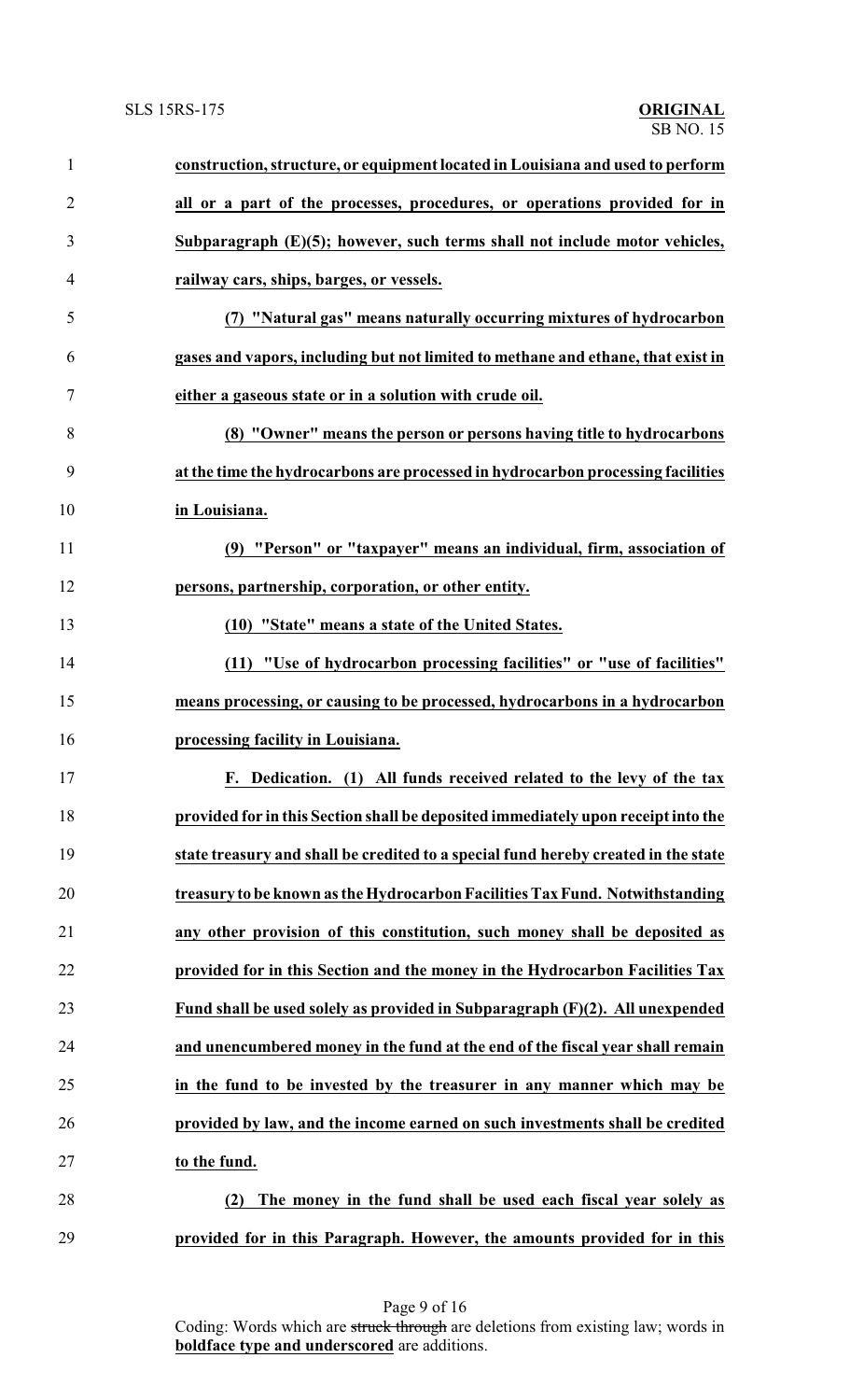| $\mathbf{1}$   | Paragraph shall be proportionally increased or decreased each fiscal year to        |
|----------------|-------------------------------------------------------------------------------------|
| $\overline{2}$ | reflect tax collections above or below the total amount of appropriations           |
| 3              | provided for by this Paragraph.                                                     |
| 4              | (a) Three hundred seventy million dollars shall be appropriated by the              |
| 5              | legislature to the Board of Regents for distribution to public institutions of post |
| 6              | secondary education according to the formula for equitable distribution of          |
| $\tau$         | funds to such institutions provided for in Article VIII, Section 5(D)(4) of this    |
| 8              | constitution. The money appropriated by the legislature shall not displace,         |
| 9              | replace, or supplant appropriations from the general fund or other funds for        |
| 10             | purposes made prior to the appropriations required by this<br>such                  |
| 11             | Subsubparagraph.                                                                    |
| 12             | (b)(i) Two hundred fifty million dollars shall be appropriated by the               |
| 13             | legislature for the maintenance of and in an effort to improve health outcomes      |
| 14             | in the following health care areas:                                                 |
| 15             | (aa) Adult disability and aging services.                                           |
| 16             | (bb) Developmental disabilities services.                                           |
| 17             | (cc) Primary and preventive health care services.                                   |
| 18             | (dd) Public health services.                                                        |
| 19             | (ee) Substance abuse and mental health services.                                    |
| 20             | (ff) Health care services provided via the Medicaid program operated by             |
| 21             | the Department of Health and Hospitals.                                             |
| 22             | (gg) Health care services provided at the current and former state                  |
| 23             | hospitals operated by the Louisiana State University Health Care Services           |
| 24             | Division.                                                                           |
| 25             | (ii) The money appropriated shall not displace, replace, or supplant                |
| 26             | appropriations from the state general fund for such heath care services below       |
| 27             | the amounts appropriated to provide such services in Fiscal Year 2015-2016.         |
| 28             | (c) Eighty million dollars shall be appropriated by the legislature each            |
| 29             | fiscal year to the state Department of Education for distribution to each school    |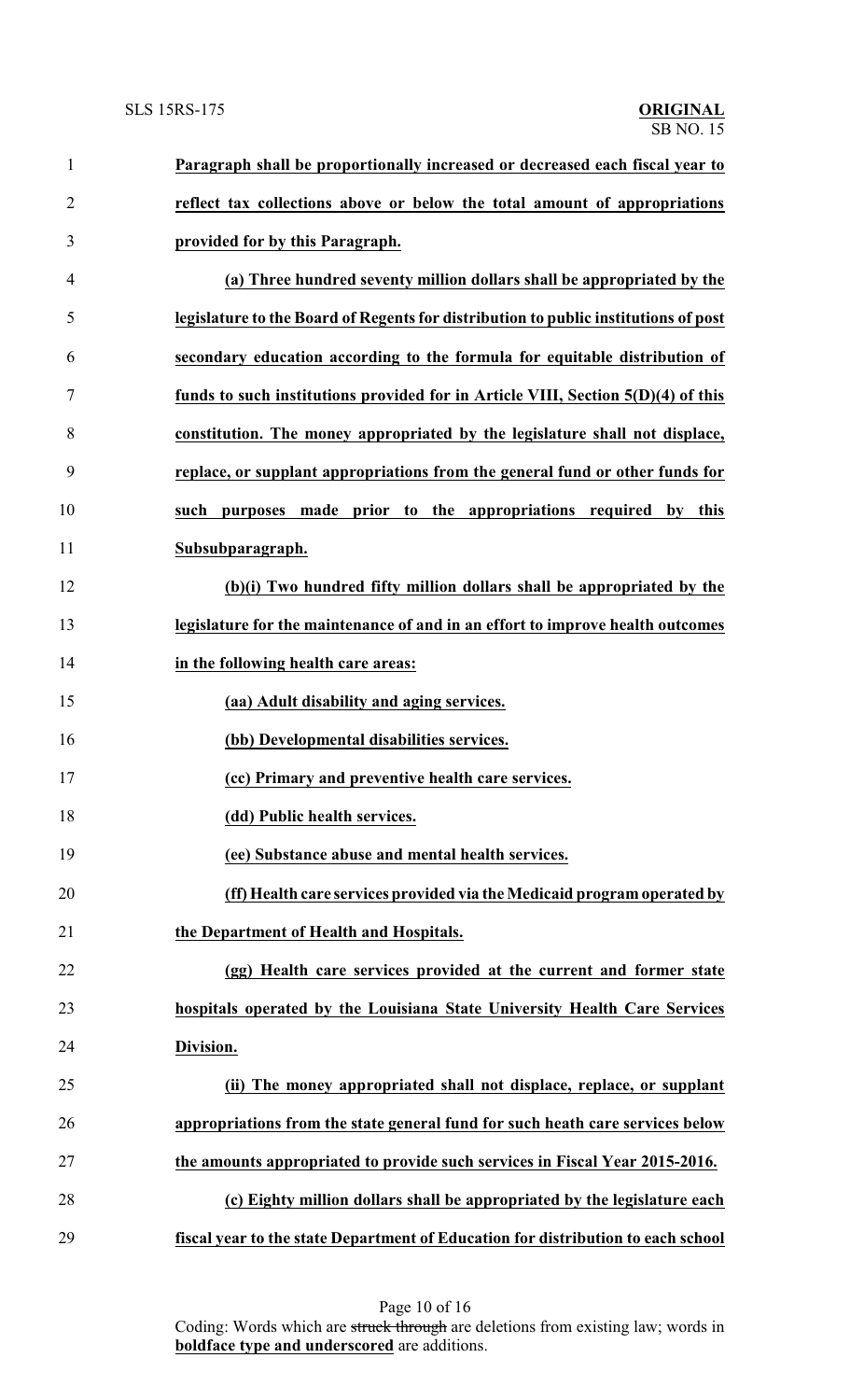| $\mathbf{1}$   | district in the state in an amount sufficient to fund a board-approved early        |
|----------------|-------------------------------------------------------------------------------------|
| $\overline{2}$ | childhood or prekindergarten program in all public elementary schools to            |
| 3              | educate children who are younger than the minimum age provided by law for           |
| 4              | entrance to first grade. The money appropriated by the legislature shall not        |
| 5              | displace, replace, or supplant appropriations from the general fund or other        |
| 6              | funds for early childhood or prekindergarten programs in public elementary          |
| 7              | schools made prior to the appropriations required by this Subsubparagraph.          |
| 8              | (d) Two hundred fifty million dollars shall be appropriated by the                  |
| 9              | legislature:                                                                        |
| 10             | (i) To the Louisiana State Employees' Retirement System and the                     |
| 11             | Teachers' Retirement System of Louisiana for the amortization of the                |
| 12             | retirement systems' unfunded accrued liability as required by Article X, Section    |
| 13             | $29(E)(2)(c)$ of this constitution until the Public Retirement Systems' Actuarial   |
| 14             | Committee provides written certification to the Treasurer that such unfunded        |
| 15             | accrued liability is eliminated. This payment shall be in addition to any           |
| 16             | payments required by Article X, Section $29(E)(2)(c)$ and Article VII, Section      |
| 17             | $10(D)(2)(b)$ . The allocation between the two systems shall be in proportion to    |
| 18             | the balance of the unfunded accrued liability of each system. The payments to       |
| 19             | the public retirement systems shall not be used to reduce the actuarially-          |
| 20             | required employer contributions to the systems, shall not be included in system     |
| 21             | assets for purposes of determinations with respect to cost-of-living increases,     |
| 22             | nor shall the payments be used, directly or indirectly, to fund cost-of-living      |
| 23             | increases for retirees of the systems.                                              |
| 24             | (ii) Beginning in the fiscal year after the Treasurer receives written              |
| 25             | certification from the Public Retirement Systems' Actuarial Committee that          |
| 26             | such unfunded accrued liability is eliminated, the Treasurer shall deposit two      |
| 27             | hundred fifty million dollars each fiscal year in the general fund for the purpose  |
| 28             | of replacing the revenue from the individual income tax and enabling the            |
| 29             | reduction of the burden of such tax as provided for in Section $4(A)(1)(b)$ of this |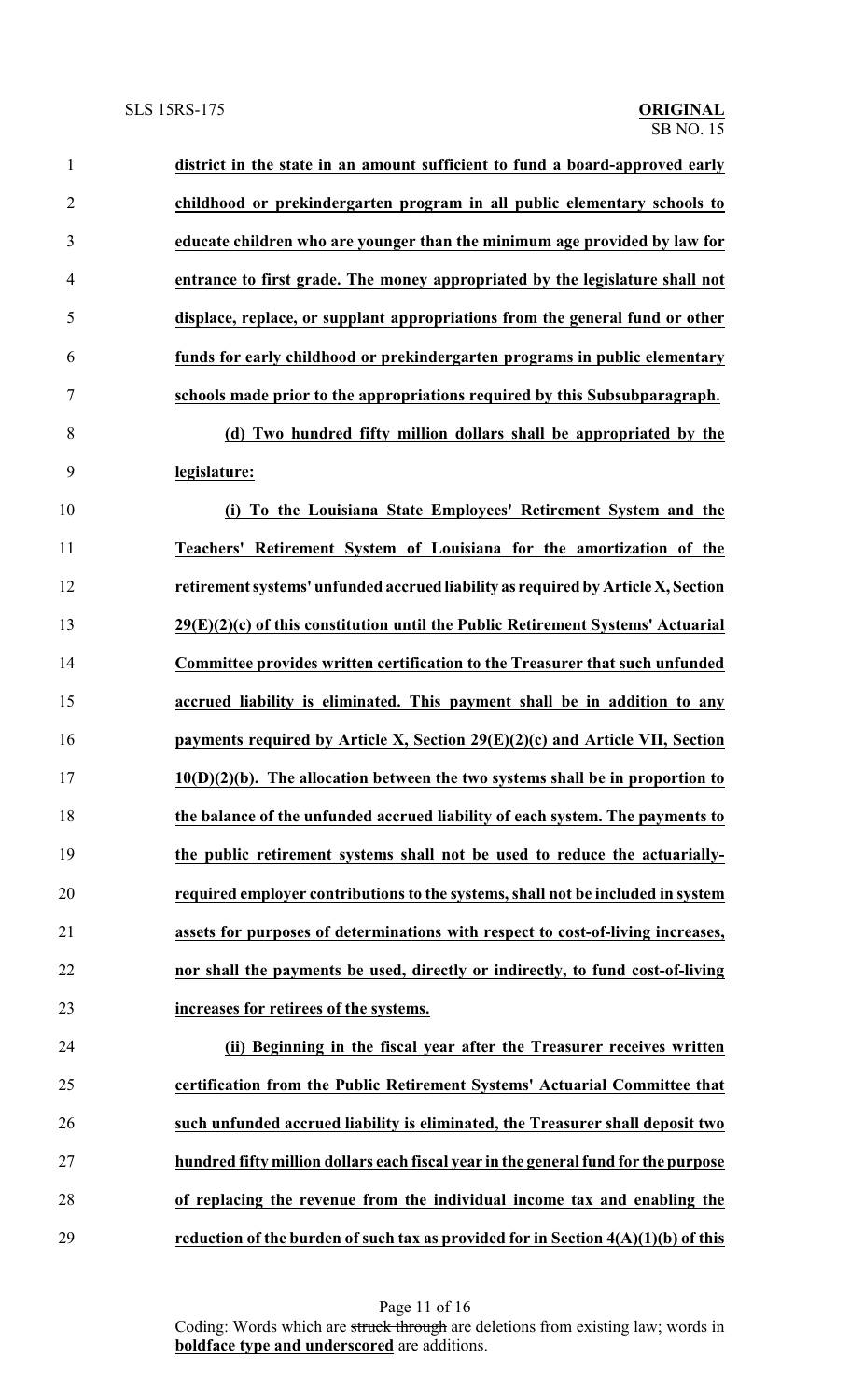**Article.**

| $\overline{2}$ | (e) One hundred fifty million dollars shall be deposited in the                                 |
|----------------|-------------------------------------------------------------------------------------------------|
| 3              | <b>Transportation Trust Fund provided for in Article VII, Section 27 of this</b>                |
| $\overline{4}$ | constitution to be used as in the manner authorized by that provision.                          |
| 5              | Section 2. If any provision or item of this amendment or the application thereof is             |
| 6              | held invalid, such invalidity shall not affect other provisions, items, or applications of this |
| 7              | amendment which can be given effect without the invalid provisions, items, or applications,     |
| $8\,$          | and to this end the provisions of this amendment are severable.                                 |
| 9              | Section 3. Be it further resolved that this proposed amendment shall be submitted               |
| 10             | to the electors of the state of Louisiana at the statewide election to be held on October 24,   |
| 11             | 2015.                                                                                           |
| 12             | Section 4. Be it further resolved that on the official ballot to be used at said election       |
| 13             | there shall be printed a proposition, upon which the electors of the state shall be permitted   |
| 14             | to vote YES or NO, to amend the Constitution of Louisiana, which proposition shall read as      |
| 15             | follows:                                                                                        |
| 16             | Do you support an amendment to levy a tax on the use of hydrocarbon                             |
| 17             | processing facilities in Louisiana by the owners of the hydrocarbons                            |
| 18             | processed therein at the rate of 4% of the price or value of the hydrocarbons                   |
| 19             | and to dedicate the proceeds of the tax to public institutions of post                          |
| 20             | secondary education, to the maintenance and improvement of health care, to                      |
| 21             | the funding of an early childhood or prekindergarten program, to eliminating                    |
| 22             | the state retirement systems' unfunded accrued liability, to the Transportation                 |
| 23             | Trust Fund, and, after the state retirement systems' unfunded accrued liability                 |
| 24             | is eliminated, to reduce the state individual income tax rates?                                 |
| 25             | (Amends Article VII, Section 4(A), (B), and (C); adds Article VII, Section                      |
| 26             | 4.1; repeals Article IX, Section 9)                                                             |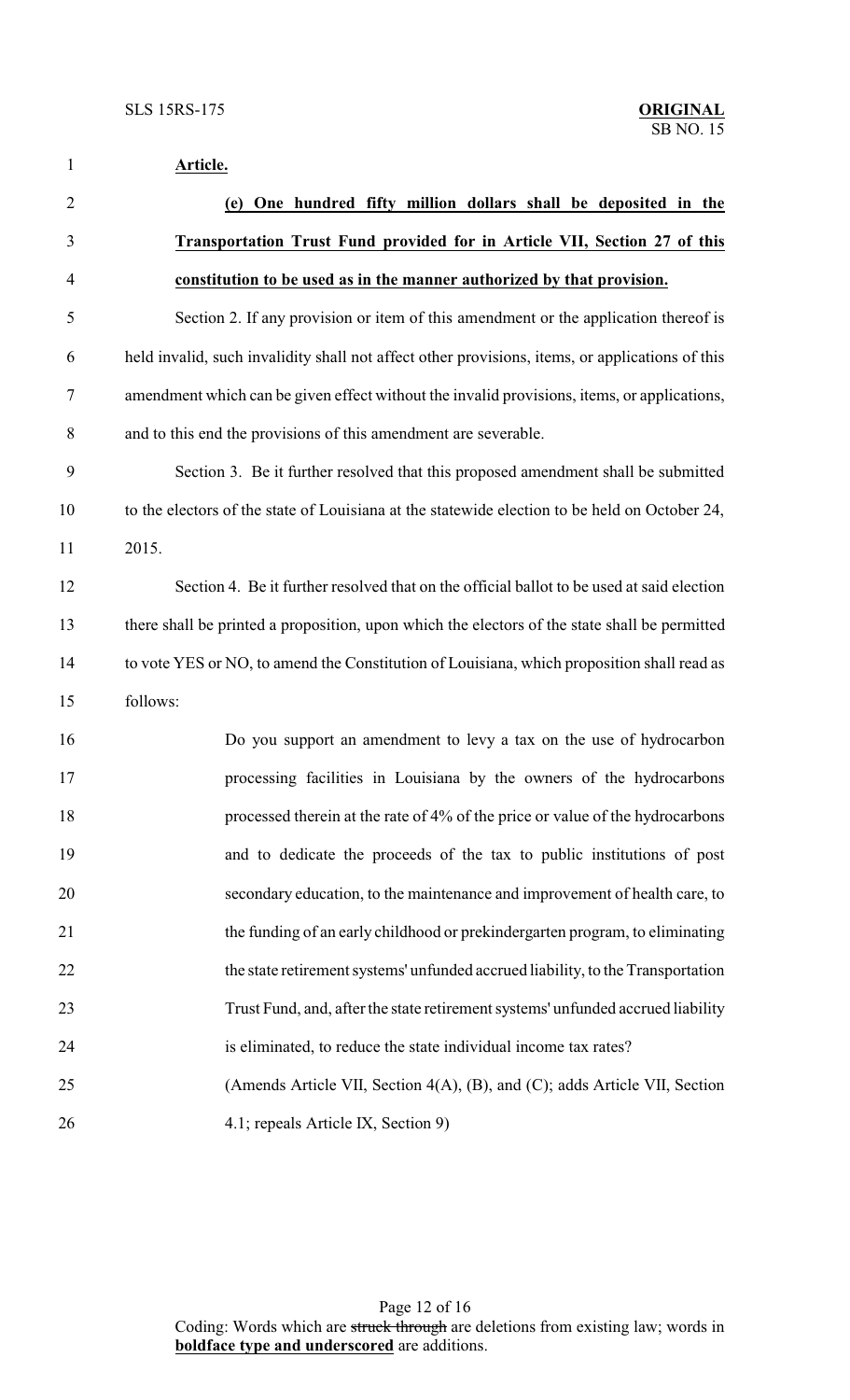The original instrument and the following digest, which constitutes no part of the legislative instrument, were prepared by Riley Boudreaux.

## DIGEST SB 15 Original 2015 Regular Session Nevers

Present constitution prohibits the levy of a tax other than severance tax on "oil, gas, or sulphur leases or rights".

Proposed constitutional amendment authorizes the levy of the tax on the use of hydrocarbon processing facilities despite this prohibition.

Proposed constitutional amendment provides that the tax on the use of hydrocarbon processing facilities begins to be collected on January 1, 2016.

Proposed constitutional amendment defines "hydrocarbon" as a chemical compound containing atoms of both carbon and hydrogen, including but not limited to crude oil, condensate, natural gas, natural gas liquids, and any refined petroleum products.

Petrochemicals, coal, lignite, materials derived from agriculture or forestry products, and nitrogenous fertilizers are not defined as "hydrocarbons". "Petrochemicals" are defined as products other than refined petroleum products and which are typically single chemical compounds produced from a chemical process in which petroleum is used and which are used as materials in the manufacture of other finished products. "Petrochemicals" are specifically defined to include but not be limited to the following: acetylene, ethylene, propylene, butylene, butadiene, benzene, toluene, xylene, methanol, or any other mixture or derivative of such petrochemicals.

"Hydrogen processing facility" is defined as any plant, building, construction, structure, or equipment located in Louisiana and which is used to perform all or a part of a very broadly defined list of processes, procedures, or operations which encompass every aspect of the production, treatment, transportation, refining, and processing of hydrocarbons. However motor vehicles, railway cars, ships, barges, and vessels are not considered "facilities". In addition, "hydrocarbon processing" specifically excludes the direct venting or flaring into the atmosphere of gas produced from oil or gas wells.

Proposed constitutional amendment levies the tax at the rate of 4% of the price or value of condensate, crude oil, including any natural gas liquids or condensate contained therein, and natural gas and natural gas liquids, which undergo hydrocarbon processing in a hydrocarbon processing facility within the state.

A credit against the tax is granted to owners who have paid to this state or another state of the United States a tax on the severance from the soil or water of hydrocarbons, if the severance tax is based upon the value of such hydrocarbons at the time and place of severance.

Proposed constitutional amendment exempts oil and gas from stripper and incapable-type wells whether in or outside of the state.

Proposed constitutional amendment provides for the tax to be paid by the owner or proportionately by the owners of the hydrocarbons at the time facilities located in this state are first used to process them, and the rate of usage is measured at that point.

Duplication of the tax is prohibited, in that:

(1) Once any owner has paid all or his proportionate share of the tax due on hydrocarbons owned by him, no further tax is due from him or from any subsequent

Page 13 of 16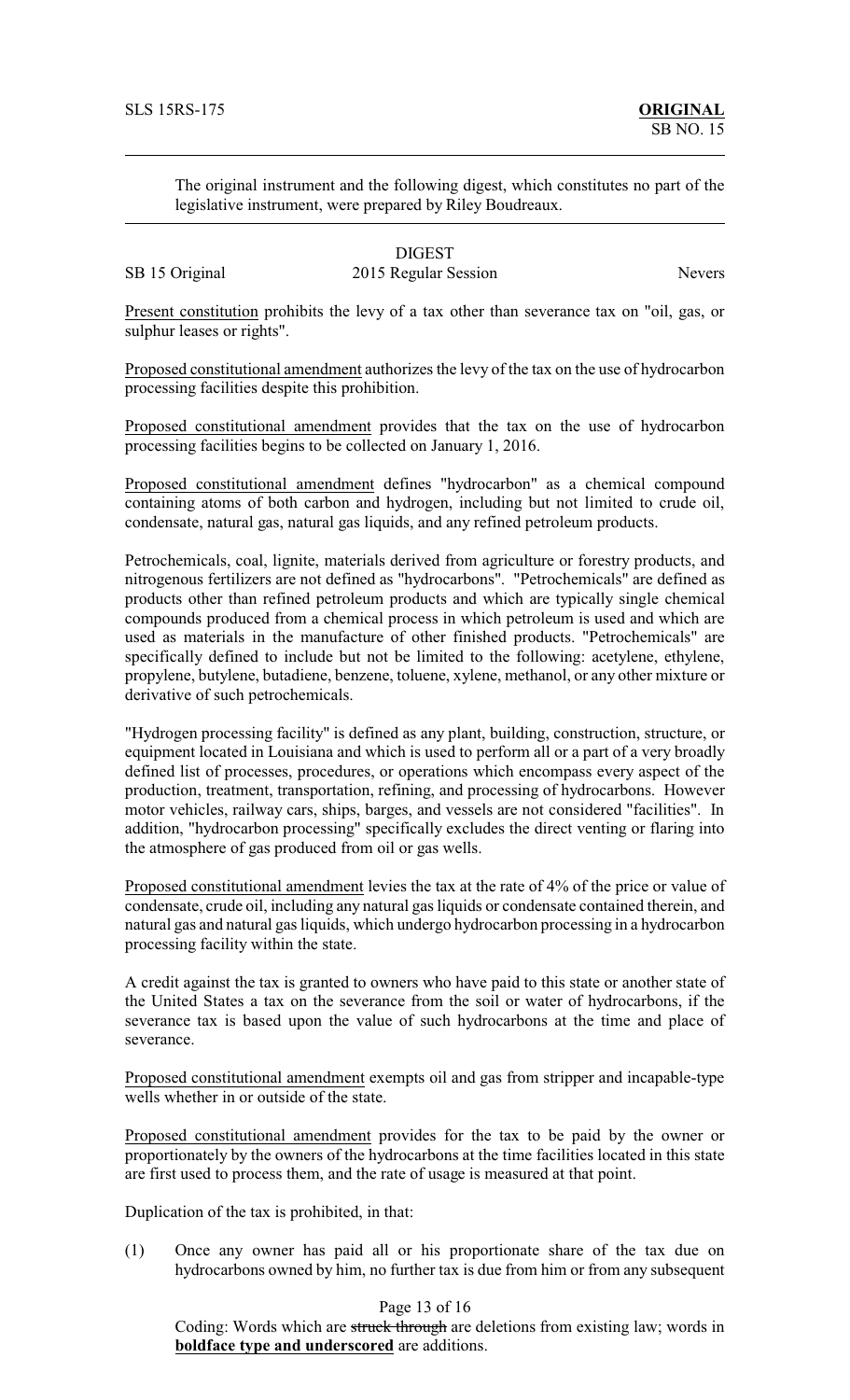owner of his interest for the subsequent use of facilities to process the same hydrocarbons or derivatives of those hydrocarbons.

(2) A credit against the tax is granted to owners who have paid a similar tax to another state of the United States for using hydrocarbon processing facilities to process hydrocarbons subsequently imported into Louisiana. The credit is granted only if the state grants a similar credit.

Proposed constitutional amendment requires owners or operators of processing facilities to collect the tax. Purchasers of hydrocarbons upon which the tax has not been paid are required to deduct the amount of the tax before making payments to the owner. If they are not collected or withheld, they are themselves liable for the tax.

The taxes operate as a first lien and privilege on the hydrocarbons, and the lien follows the hydrocarbons into the hands of third persons whether in good or bad faith, and whether the hydrocarbons are found in a manufactured or unmanufactured state.

The Department of Revenue administers the tax in the same manner and according to the same procedures provided by law and regulations to the department for the administration of other taxes, including but not limited to laws concerning the imposition of interest and penalties. In addition, the legislature is authorized by approval of two-thirds of the elected members of each house of the legislature to provide by law for the administration, enforcement, and collection of the tax, including but not limited to laws providing for time of payment of the tax, and changes in the administration, enforcement, and collection procedures set forth above. No other exemptions, deductions, credits, orrefunds are allowed against the tax.

Proposed constitutional amendment prohibits political subdivisions from levying a tax "on or related to hydrocarbon processing or the use of facilities for such processing".

Proposed constitutional amendment repeals the First Use Tax Trust Fund provisions and establishes the Hydrocarbon Facilities Tax Fund and requires the money in the fund to be used each fiscal year solely for the following purposes, however, the amounts required must be proportionally increased or decreased each fiscal year to reflect tax collections above or below the total amount of appropriations required as set forth below.

- (1) \$300 million must be appropriated to the Board of Regents for distribution to public institutions of post secondary education according to the formula for equitable distribution of funds to such institutions provided for in Const. Art. VIII, Sec. 5(D)(4) of the constitution. The money appropriated by the legislature must not displace, replace, or supplant appropriations from the general fund or other funds for such purposes made prior to the appropriations required by this part of the proposed constitutional amendment.
- (2) \$250 million must be appropriated for the maintenance of and in an effort to improve health outcomes in the following health care areas:
	- (a) Adult disability and aging services.
	- (b) Developmental disabilities services.
	- (c) Primary and preventive health care services.
	- (d) Public health services.
	- (e) Substance abuse and mental health services.
	- (f) Health care services provided via the Medicaid program operated by DHH.

## Page 14 of 16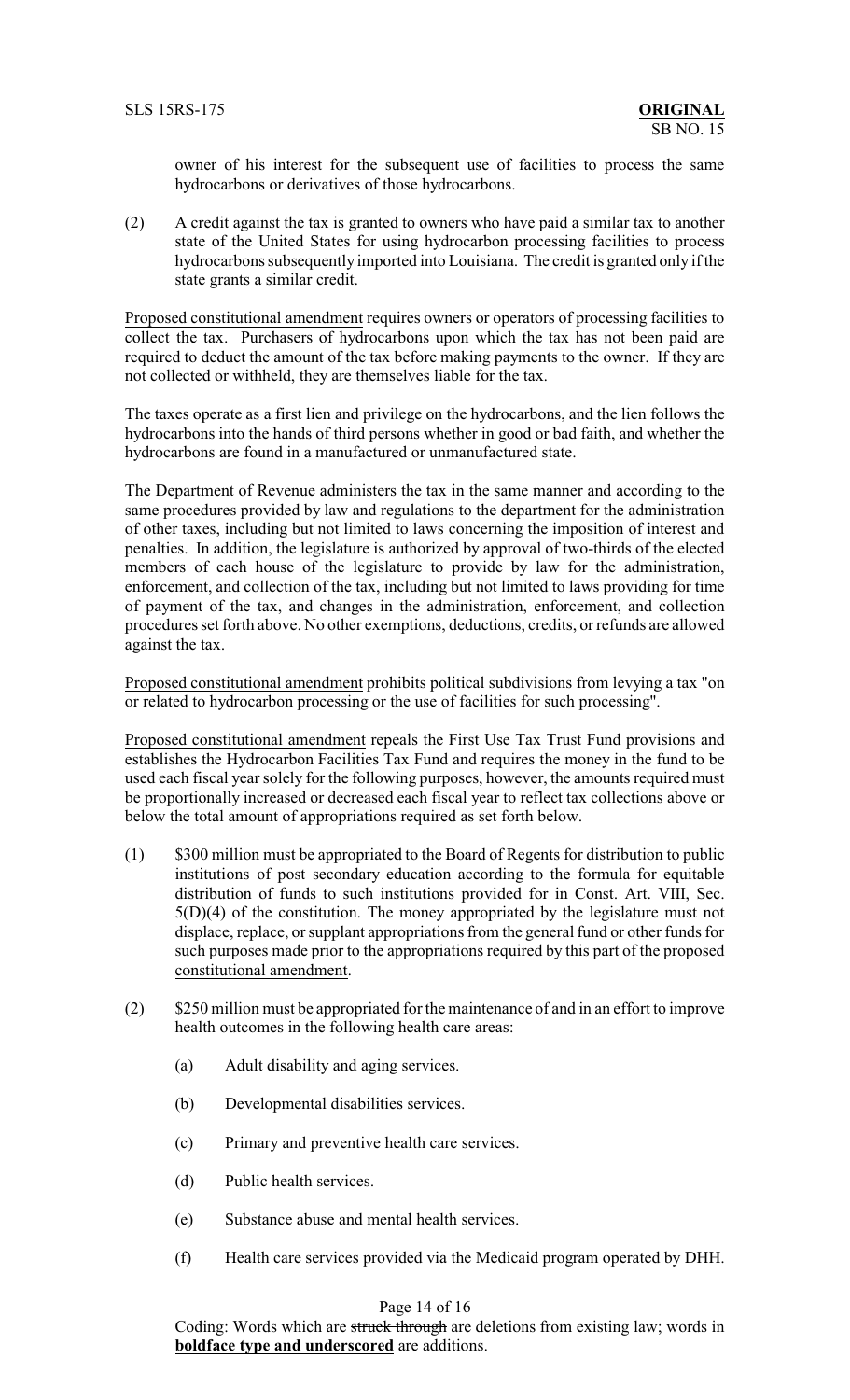(g) Health care services provided at the current and former state hospitals operated by the LSU Health Care Services Division.

The money appropriated must not displace, replace, or supplant appropriations from the state general fund for such health care services below the amounts appropriated to provide such services in the 2015-2016 Fiscal Year.

- (3) \$80 million must be appropriated each fiscal year to the state Department of Education for distribution to each school district in the state in an amount sufficient to fund a board-approved early childhood or prekindergarten program in all public elementary schools to educate children who are younger than the minimum age provided by law for entrance to first grade. The money appropriated must not displace, replace, or supplant appropriations from the general fund or other funds for early childhood or prekindergarten programs in public elementary schools made prior to the appropriations required by this part of the proposed constitutional amendment.
- (4) \$250 million must be appropriated by the legislature to the Louisiana State Employees' Retirement System and the Teachers' Retirement System of Louisiana for the amortization of the retirement systems' unfunded accrued liability as required by Const. Art. X, Sec. 29(E)(2)(c) until the Public Retirement Systems' Actuarial Committee provides written certification to the Treasurer that such unfunded accrued liability is eliminated. The payment must be in addition to any payments required by Const. Art. X, Sec.  $29(E)(2)(c)$  and Art. VII, Sec.  $10(D)(2)(b)$ . The allocation between the two systems must be in proportion to the balance of the unfunded accrued liability of each system. The payments to the public retirement systems cannot be used to reduce the actuarially-required employer contributions to the systems, cannot be included in system assets for purposes of determinations with respect to cost-of-living increases, nor can they be used, directly or indirectly, to fund cost-of-living increases.
- (5) \$150 million must be deposited in the Transportation Trust Fund to be used as in the manner authorized by that provision.

Proposed constitutional amendment requires the Treasurer to deposit \$250 million each fiscal year in the general fund beginning in the fiscal year after he receives written certification from the Public Retirement Systems' Actuarial Committee that the unfunded accrued liability is eliminated. For all tax years beginning on and after January first of the fiscal year after the Treasurer receives such written certification, the state individual and joint income tax schedule of rates must be uniformly, permanently reduced to reflect the savings to the state's general fund of both of the following:

- (1) The payment required above of \$250 million each fiscal year replacement for revenue lost because of such reduction in the tax rates.
- (2) The revenue that will no longer be needed from the state general fund each fiscal year to make the annual employer contributions actuarially-required by Const. Art.  $X$ , Sec. 29 $(E)(2)(c)$  in order to eliminate such liability. The amount of such savings upon which the reduction in the tax rates is to be based must be the average of the amount of the last 10 fiscal years' contributions made which were paid from the state general fund.

All unexpended and unencumbered money in the fund at the end of the year remains in the fund and income earned on investments of the money is credited to the fund.

Proposed constitutional amendment contains a severability clause.

Specifies submission of the amendment to the voters at the statewide election to be held on